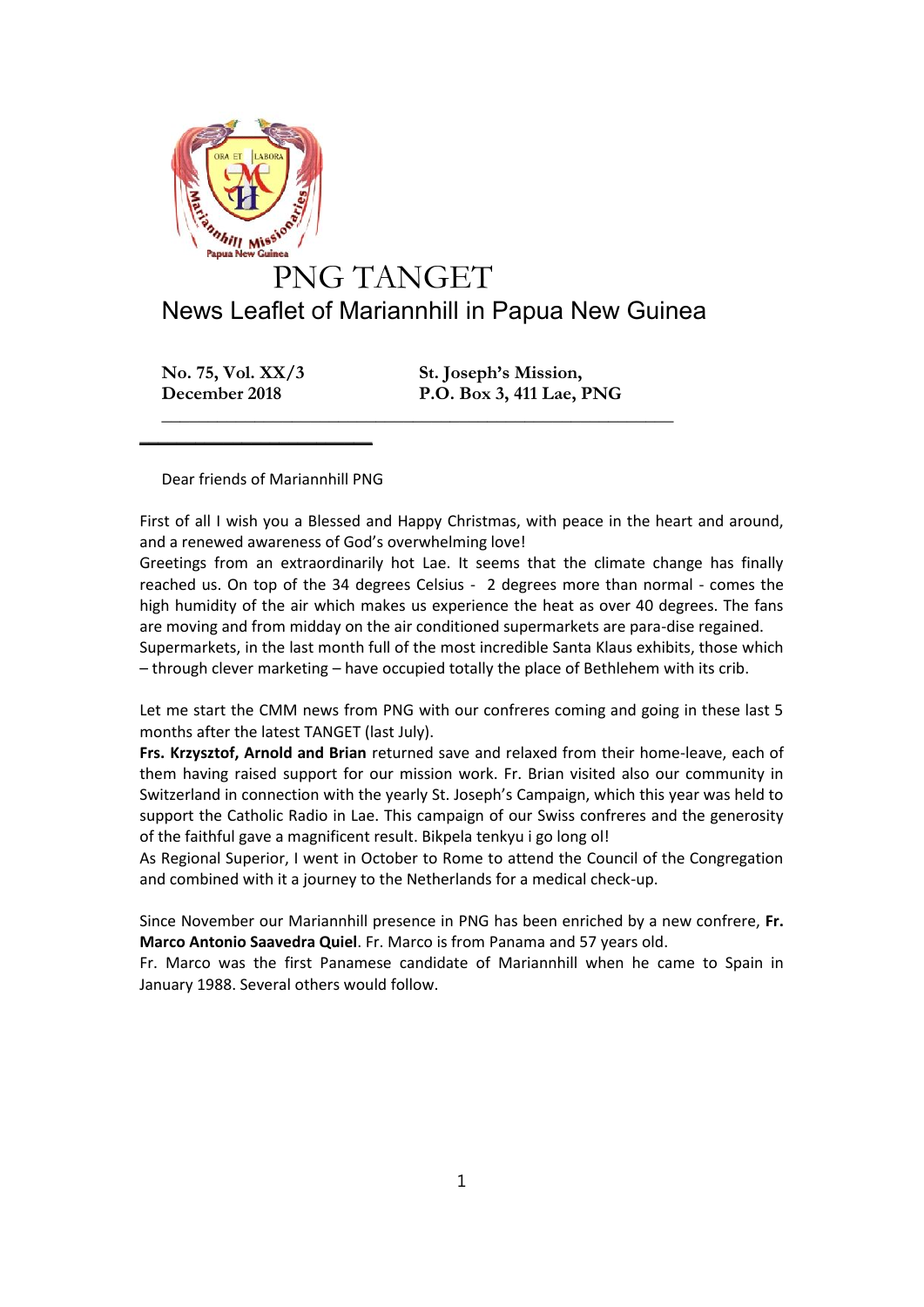

Fr. Marco Antoio Saavedra Quiel, cmm

Fr. Marco received his priestly formation in Salamanca and was ordained a priest in June 1996.

In 1997 he was sent out for three years to the diocese of Mthatha in South Africa. In 2000 he came back to Spain to be in charge of the missionary animation. In 2008 Mariannhill started a new mission in Colombia and Fr. Marco was part of the pioneer team till 2015.

Back in Europe, his latest challenge took shape: PNG. After two years of red tape, his papers, workpermit and visa, were ready and he arrived on the 21<sup>st</sup> of November in Lae.

For the moment he is stationed at St. Joseph, 8 Mile. His first task is to learn Tok Pisin. He put it already into practice celebrating the Eucharist in one of the parishes of Lae. And on the 21<sup>st</sup> of December the parish priestof Wau-Bulolo, Fr. John Nake, took him to Wau, a town up in the mountains, where he will preside the Christmas liturgy.

We were happy to welcome our **General Superior, Fr. Thulani Mbuyisa**, who came on the 5<sup>th</sup> of December to PNG for the ordination of the new Bishop of Lae, which took place the 15<sup>th</sup> of December. (see further below)

Fr. Thulani left on he 20<sup>th</sup> of December. On the evening before we had a farewell-party in our "haus win" at Mariannhill House. Also the new Bishop**, Fr. Rozario Menezes**, the CPS Sisters and a few other Sisters attended. It was a nice, familiar celebration, concluded – at the initiative of Fr. Thulani – by singing Christmas Carols, with as last song "Silent Nicht, Holy Night", sung in at least 12 different languages. That showed well our multicultural composition and the challenge we face to form, in spite of our different cultural backgrounds, a harmonious community. Singing together is a beautiful part of it. Perhaps we should do it more.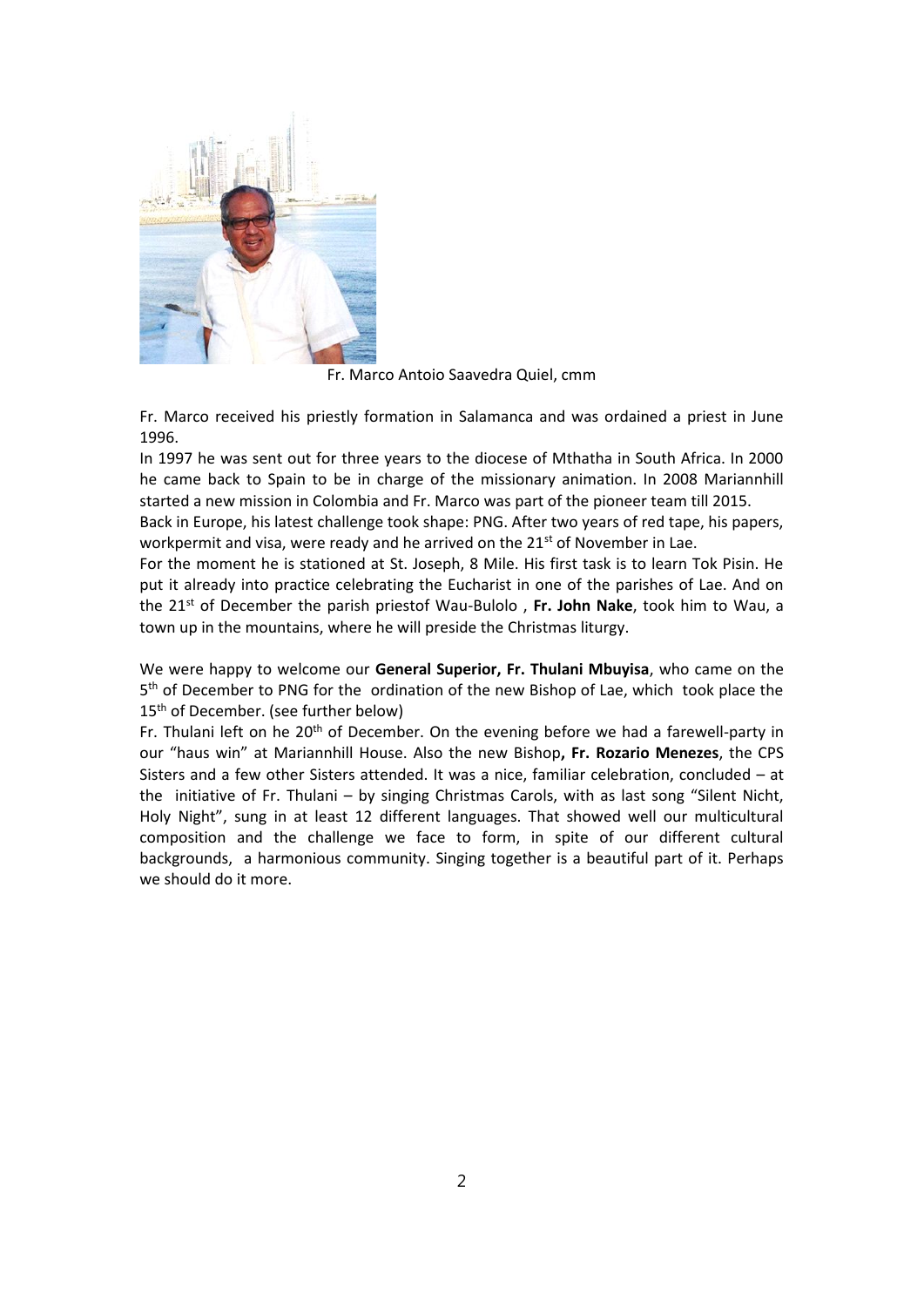

Our General Superior, Fr. Thulani Mbuyisa, cmm, and Bishop Christian Blouin, cmm As to our CPS Sisters in Lae, they have been able to welcome another member of their Congregation to PNG.

**Sister Pauline Mpongo**, from Congo (DRC), arrived on the 27<sup>th</sup> of October. After three years of religious and missionary life in the country of her birth, she did 5 years of medical studies in Dar Es Salam, Tanzania. After a few years of practice she specialized in pediatry and got her destination for PNG in 2016. Welcome, Sister Pauline!



Sister Pauline Mpongo, CPS

Some missionaries seem to stay young forever, but age claims its toll. **Sister Clemence** Klever, CPS, broke her arm on the 9<sup>th</sup> of October, when she slipped on the steps in front of her room. She went to a clinic in Lae, but afterwards the arm didn't really get better and stayed swollen. Finally, after two months, on the 10<sup>th</sup> of December, Fr. Krzysztof took her by car to Kundiawa, 400 kilometers into the highlands, where a Polnish missionary and surgeon, famous as "Fr. Jan", operated her arm. On the 14<sup>th</sup> of December they came back. Sister Clemence feels already much better. We wish her a speedy recovery.

## **On the diocesan level** we had our usual end-of-the-year-&-Christmas

party on the  $7<sup>th</sup>$  of December in the Diocesan Offices. Also Fr. Rozario Meneses, SMM, the not-yet new Bishop of Lae, was present.

The handing over of Christmas presents was accompanied by lots of laughter and jokes. It was a very pleasant party. Bishop Chris pointed out that it would be the last time that we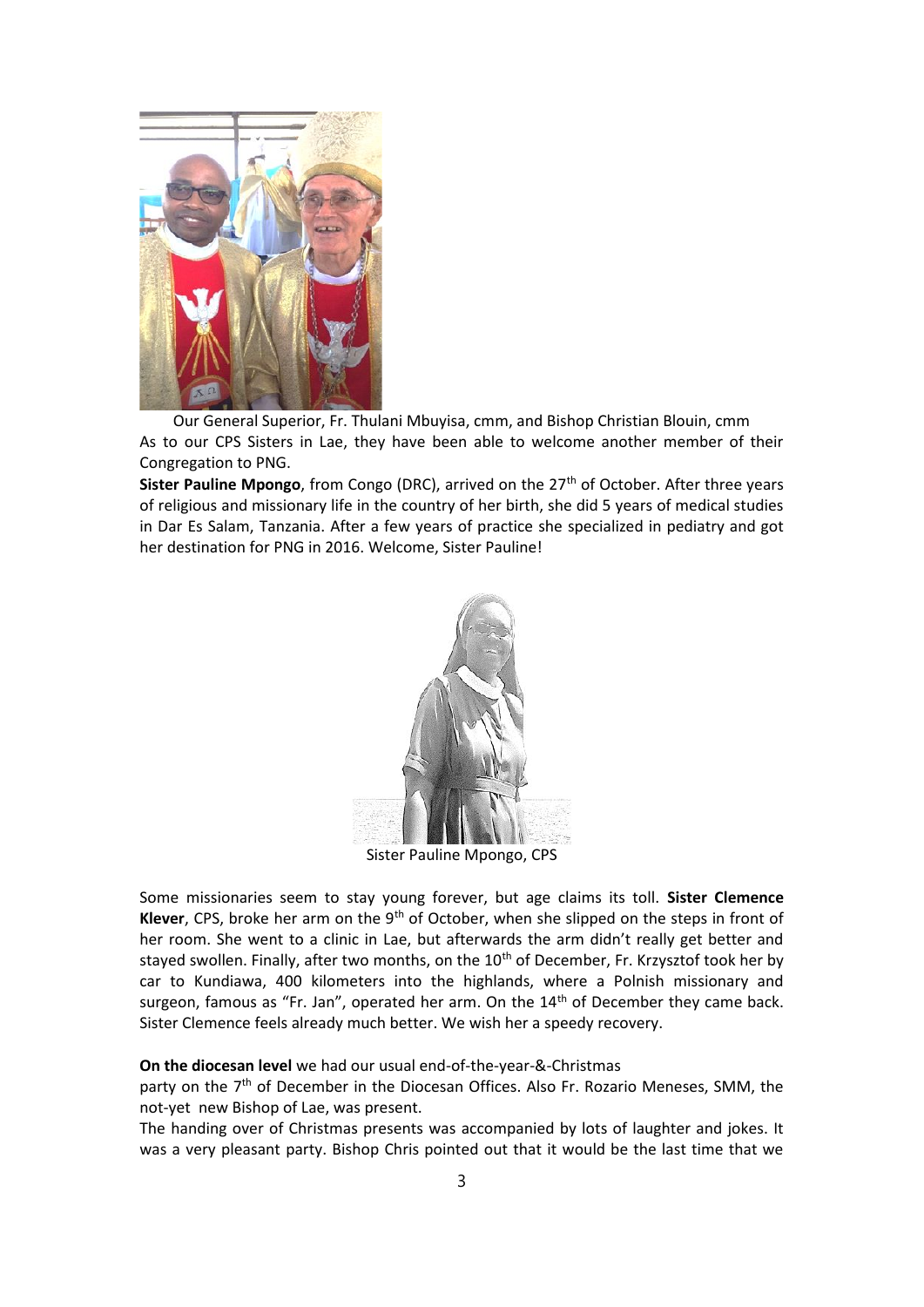had it in these offices, as per January 1 all the departments should have moved into the new Office buildings erected next to the Cathedral.

Then came, on Saturday, the  $15<sup>th</sup>$  of December, the great diocesan event of the year, the ordination of the new Bishop of Lae, **Fr. Rozario Menezes, SMM** (Montfort Missionaries).

It was a huge, beautiful and very well organized celebration with nearly 2000 people attending.

In the superhall at St. Mary's Primary School a big and beautifully ornamented stage had been built, giving ample space to the 20 bishops who had come for the ordination. Next to the hall is a soccer field-sized space. It was half covered with big tarpaulins, providing opportune protection against the sun.

Singsing processions, performed by groups from Chimbu and Siassi, and by youth from Lae, gave colour and a popular note to the liturgy which took three hours. Everything was carefully organized, late-comers being guided to their seats, ice-water being distributed all the time to the thirsty.

Family members of Fr. Rozario, who had come from India for the occasion, presented him to Cardinal John Ribat and the consecrating Bishops.



Bishop Rozario Menezes, SMM Bishop of Lae Diocese

After the celebration, the new Bishop was congratulated by bishops, priests, religious and every lay man or woman who had a chance to shake hands with him or give him a hug. Then followed the "kaikai", a great variety of food waiting the guests in abundance on the tables under the huge tarpaulins.

Everybody had visibly enjoyed the beautiful celebration and happiness was all over the place.

During and after lunch all kinds of singsing groups performed and speeches were delivered. It was a great day, to be remembered with gratitude!

Bishop Rozario was born in 1969 in a small town in the South Indian State of Mysuru. At 30 he was ordained a priest. He came to PNG in the year 2000 and worked in the diocese of Daru-Kiunga, Western Province.

After 8 years in that Diocese, he was sent for further formation – psychology and counseling – to Canada, where he spent two years. Then he continued his pastoral work in the Diocese of Port Moresby. Apart from parish work he had several specific tasks: he was the Spiritual Director of the Charismatic Renewal and of the Society of Catholic Professionals, a member of the Health Board of the Archdiocese of Port Moresby, and was involved in even more ministries and responsibilities. No doubt, he brings along extensive and varied pastoral